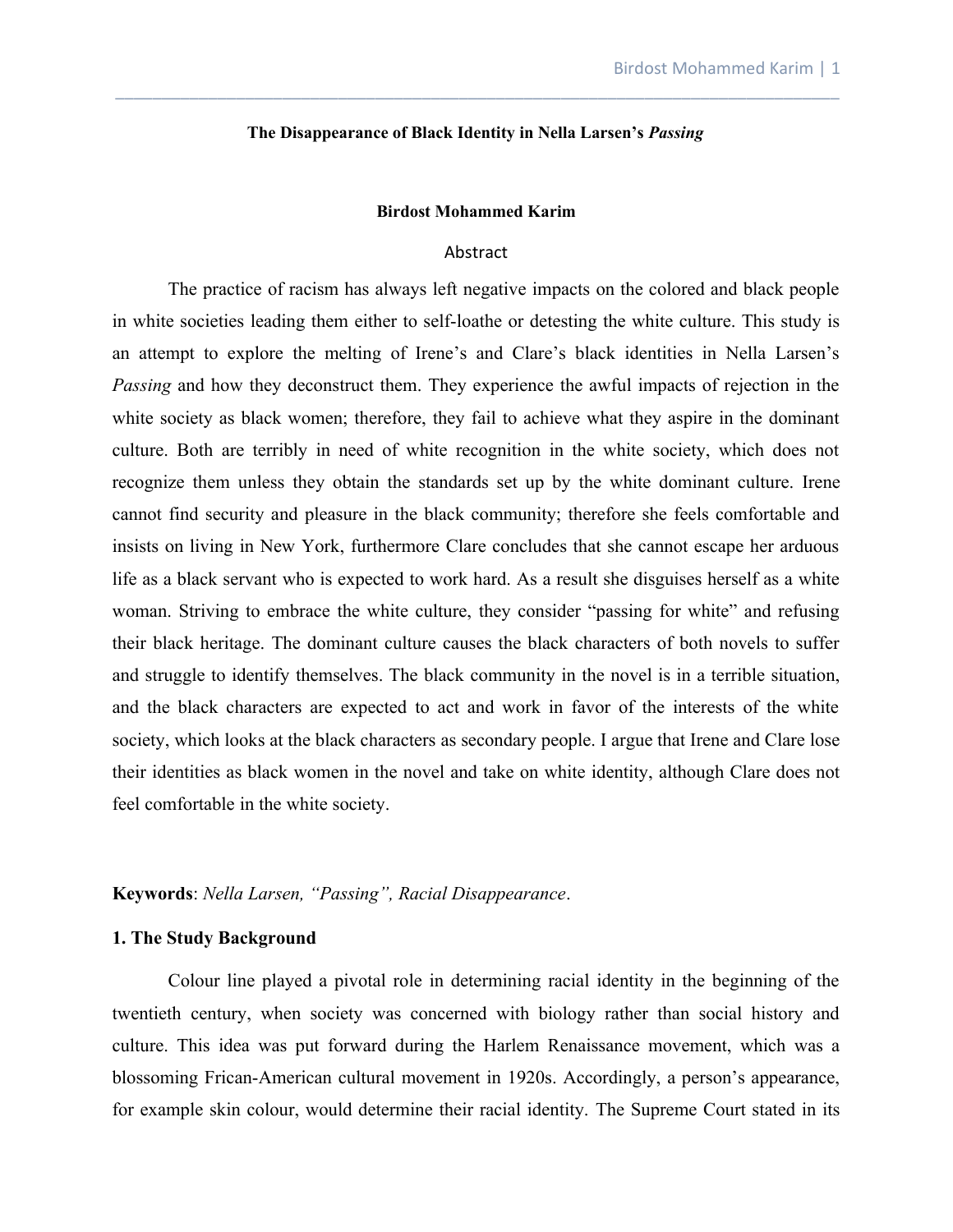verdict in *1896 Plessy v. Ferguson* that someone holding one-eighth Negro heritage would be officially categorized as Negro. The verdict was hinged on "a com mitment to the biology of race" (Benn Michaels, 130). The essentialist judgment which shrank race to only a drop of blood meaninglessly enlarged this drop to specify the chief "essential" border between races, particularly between Whites and Blacks. To express it simply, depending on the Supreme Court verdict, the all-white judges made the colour line essential as the races were measured innately dissimilar from one another. According to N. Chabani Manganyi, the body occupies an essential position in being since he presumes that people make approaches to life via their superficial being. In this respect, he claims, "[t]he body is a movement inwards and outwards" (6). To put it in different words, the body plays an essential role in human beings' lives, selecting their life styles.

\_\_\_\_\_\_\_\_\_\_\_\_\_\_\_\_\_\_\_\_\_\_\_\_\_\_\_\_\_\_\_\_\_\_\_\_\_\_\_\_\_\_\_\_\_\_\_\_\_\_\_\_\_\_\_\_\_\_\_\_\_\_\_\_\_\_\_\_\_\_\_\_\_\_\_\_\_\_

In the white society, prosperity belongs to the white people, and the blacks are left with no room for development neither for enjoyment; for that reason, the blacks attempt to embrace the white world. Leading life with objects, one depicts black identity as wishing to become white (Manganyi, 31). Existing in a world split between black and white individuals preserves the desire. Consequently, black individuals internalizing white principles possibly imitate whites through having aspirations for material belongings, while what is different for them lies in the fact that they are principally deprived of the financial means of making such ambitions come true. Black individuals judge themselves in accordance with the things they own. This act demonstrates Manganyi's fascination in the examination of "false consciousness", a state whereby black individuals take on a white identity and therefore become estranged from the self as well as their own group. The absorption of white society renders a fake identity to the black person, who is compelled to replace their African society with a white culture (Manganyi, 35). Additionally, the replacement is asymmetrical because it fails to produce what it pledges. While embracing the white society, the black individual is duped by the culture which imposes a lower status upon them.

Barbara Burlison Mooney investigates the thought that the African-Americans' post-Civil War, which broke out from 1861 to 1865, and pre-Civil Rights movement obliged them to abide by a white prevailing society's outlook. Mooney argues that the African-Americans were under pressure to do their best to be neat and tidy so that the white culture could offer them preference.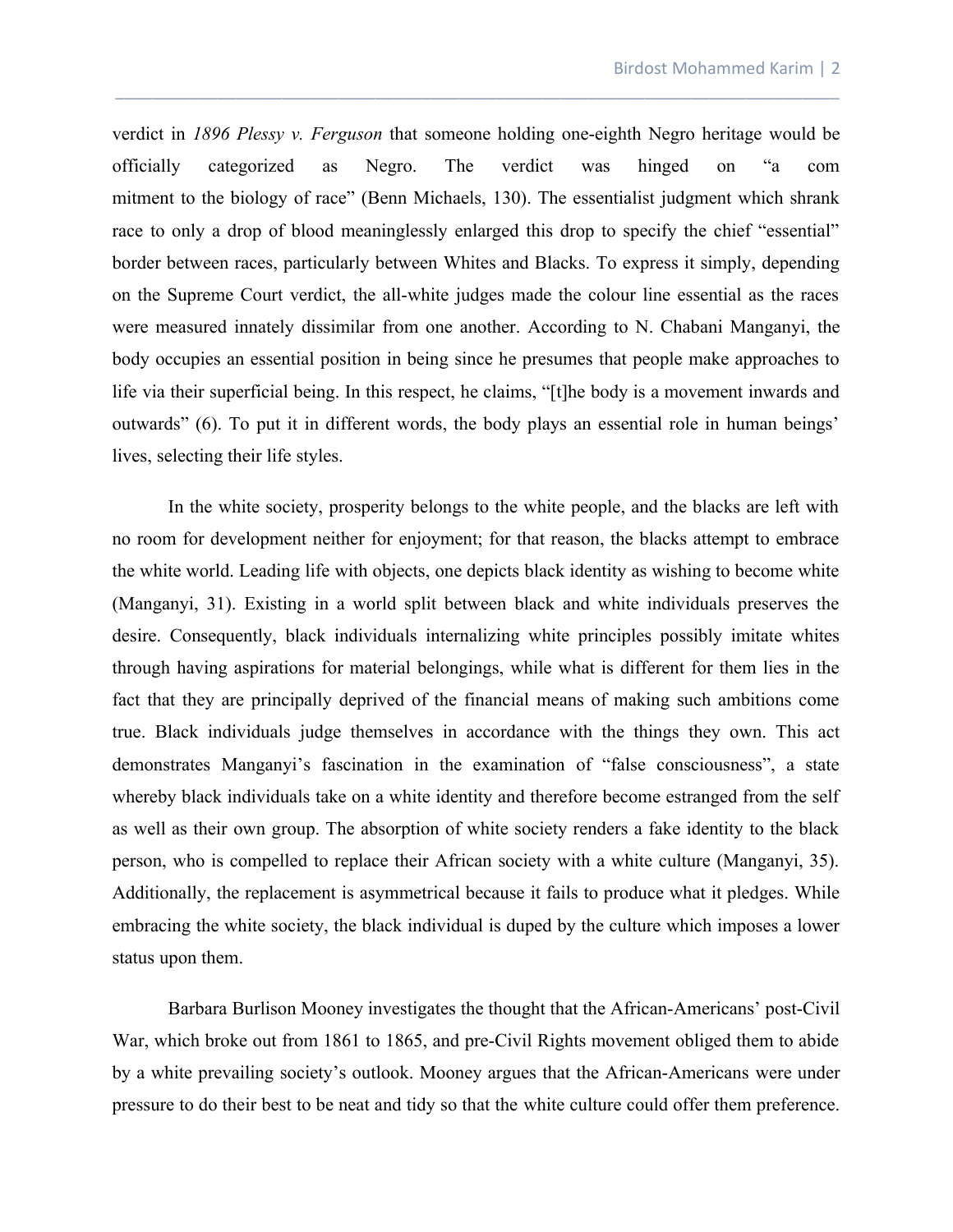The nasty reality is that a lot of white individuals have thought and maintain to think that black people to some extent hold deficiency in living in a clean way, metaphorically or literally (48). The African-Americans took on a strategy of accurate cleanness so as to oppose this terrible misperception. Moony claims that "orderly, enlightened, domestic environment" helps the African American deserve recognition and freedom in American social cultures' "churches, and politics" (Mooney, 49). Accordingly, the black people should attempt to prove that it is only misunderstanding by sticking to neatness. Following that strategy, the black people probably approach a sort of fair treatment.

\_\_\_\_\_\_\_\_\_\_\_\_\_\_\_\_\_\_\_\_\_\_\_\_\_\_\_\_\_\_\_\_\_\_\_\_\_\_\_\_\_\_\_\_\_\_\_\_\_\_\_\_\_\_\_\_\_\_\_\_\_\_\_\_\_\_\_\_\_\_\_\_\_\_\_\_\_\_

Considerably, however, Mooney proposes that apart from the principal society, the people from the African-American communities put pressure on African-Americans, for instance Mooney makes reference to W. E. B. Du Bois' endeavour to inspire the architectural improvement of his race through two depictions, before and after what the wealthy and highly regarded black individuals' dwelling might and has to be like. Mooney claims that Du Bois contradicts the picture of a dilapidated hut entitled "The Old Cabin with a picture of the mansion of J. W. Sanford in Memphis, Tennessee" (57). The point is possibly apparent that prosperity may be reached through the acceptance of the architectural iconography of the white society.

It is not only completely black people who are deemed as black identity holders but also biracial ones are considered so. When it comes to biracial people, they have always been considered as black identity holders. Likewise, Davis explains that biracial individuals have been presumed to take up a black identity. This supposition was grounded at the time of slavery when raping black female slaves was widespread; moreover their biracial children increased the affluence of the slave's parent or master (qtd. in Rockquemore and Brunsma, 337). The mere identity 'choice' for biracial individuals was the singular black identity. This social norm was so intensely rooted that it was not even imagined as a choice, and no one would have thought of another racial identity (Rockquemore and Brunsma, 337). Likewise, Maria Root labels the singular black 'choice' as biracial, someone's approval of the identity which society decides upon (qtd. in Rockquemore and Brunsma, 337). Despite the fact that the closeness rate of their skin colour to blackness is possibly equal to its closeness to whiteness, there is no choice for the biracial people but black identity.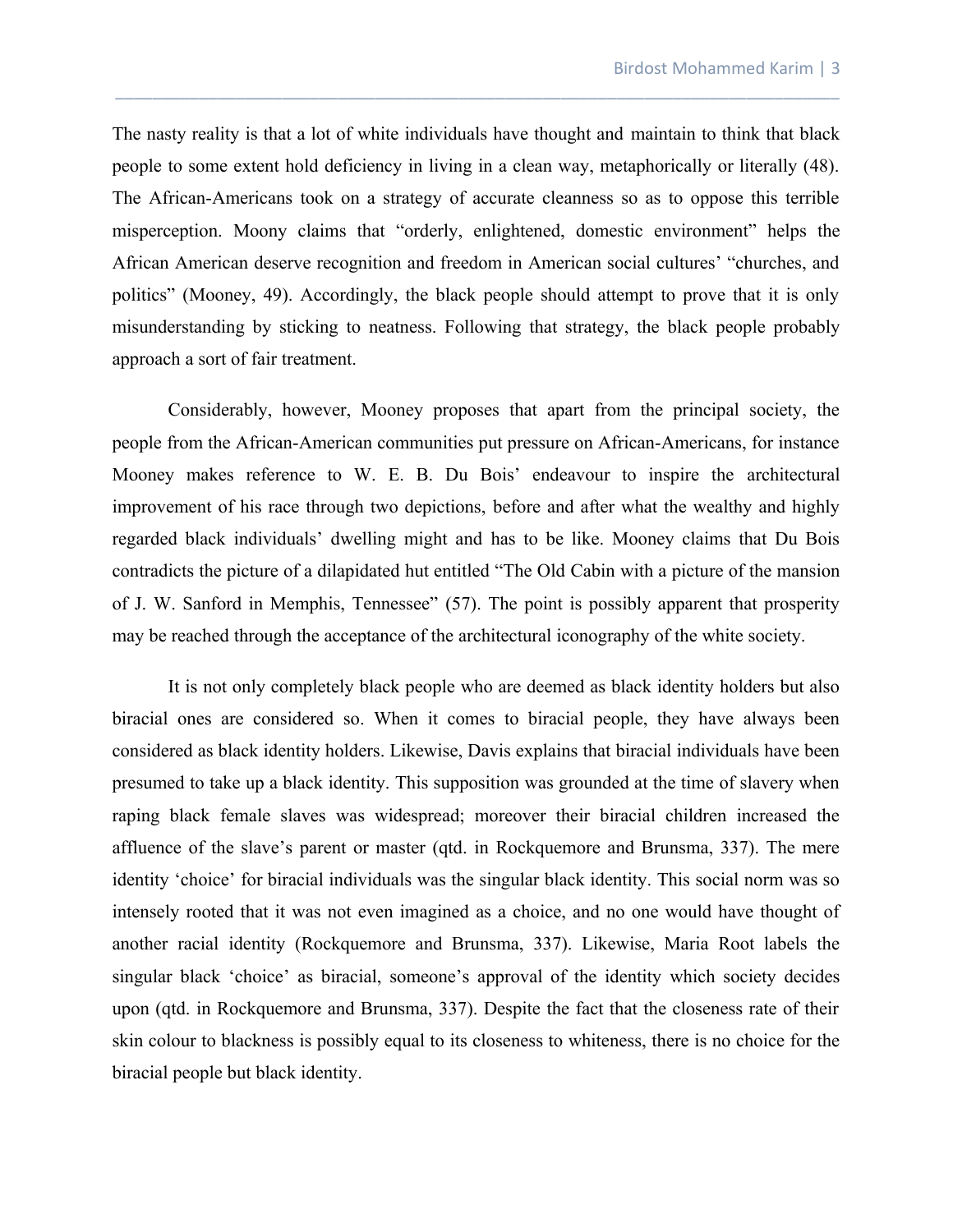The concept of passing is fundamentally associated with identity politics and examines identity ontology. According to Gayle Wald, several reviewers assert that passing deconstructs identity whereas others state that it underlines the simultaneous unsteadiness as well as instrumentality of identity types (52). Their readings are undoubtedly established on their description of identity itself. The practice of passing leads the passer's original identity to decline and makes them appear in another identity which is not constructed in accordance with their racial background.

\_\_\_\_\_\_\_\_\_\_\_\_\_\_\_\_\_\_\_\_\_\_\_\_\_\_\_\_\_\_\_\_\_\_\_\_\_\_\_\_\_\_\_\_\_\_\_\_\_\_\_\_\_\_\_\_\_\_\_\_\_\_\_\_\_\_\_\_\_\_\_\_\_\_\_\_\_\_

Traditional understandings of racial passing, which is dependent upon the modernist concept of unchanging and stable identity, emphasize that passing is to fake one's genuine identity. According to Samira Kawash, the interpretations explain that passing has things to do just with appearance and that the authentic identities underlying the misleading appearance stay intact (126). Likewise, Carl Van Thompson points out that passers endeavour to render their blackness unseen through mimicking "white mannerisms" constantly (15-16). In accordance with his views, those "impostors," putting on "the mask of whiteness," are "self-exiled within whiteness", furthermore they assent to an "unstable identity" (16). He adds that passing eventually leads to self-obliteration (18). Likewise, Jacquelyn McLendon proposes that the act of passing is possibly deemed as a type of "pretense or disguise" leading to identity disappearance and submission. Passing provides the passer with impermanence, anxiety and loss of place within a cultural and racial society (96-98). Accordingly, the passer loses his or her original identity and the self.

This traditional interpretation of passing depends on the modernist notion of identity or as Walter Benn Michaels labels it, "identity essentialism". Benn Michaels puts forward that cultural pluralists stick to identity superiority since in accordance with them, "instead of who we are being constituted by what we do, what we do is justified by who we are" (140). Modernism, which is in theory reliant on cultural pluralism, turns identity into "an object of *cathexis*" and into something which may be found or lost, protected or given up by "*deriving* one's beliefs and practices *from* one's cultural identity instead of *equating* one's beliefs and practices *with* one's cultural identity" (Benn Michaels, 141). The advocates of cultural pluralism assume inconsistency between the passer's authentic racial identity as well as their new supposed one. Therefore, Kathleen Pfeiffer believes that a lot of passing stories stress "the experience of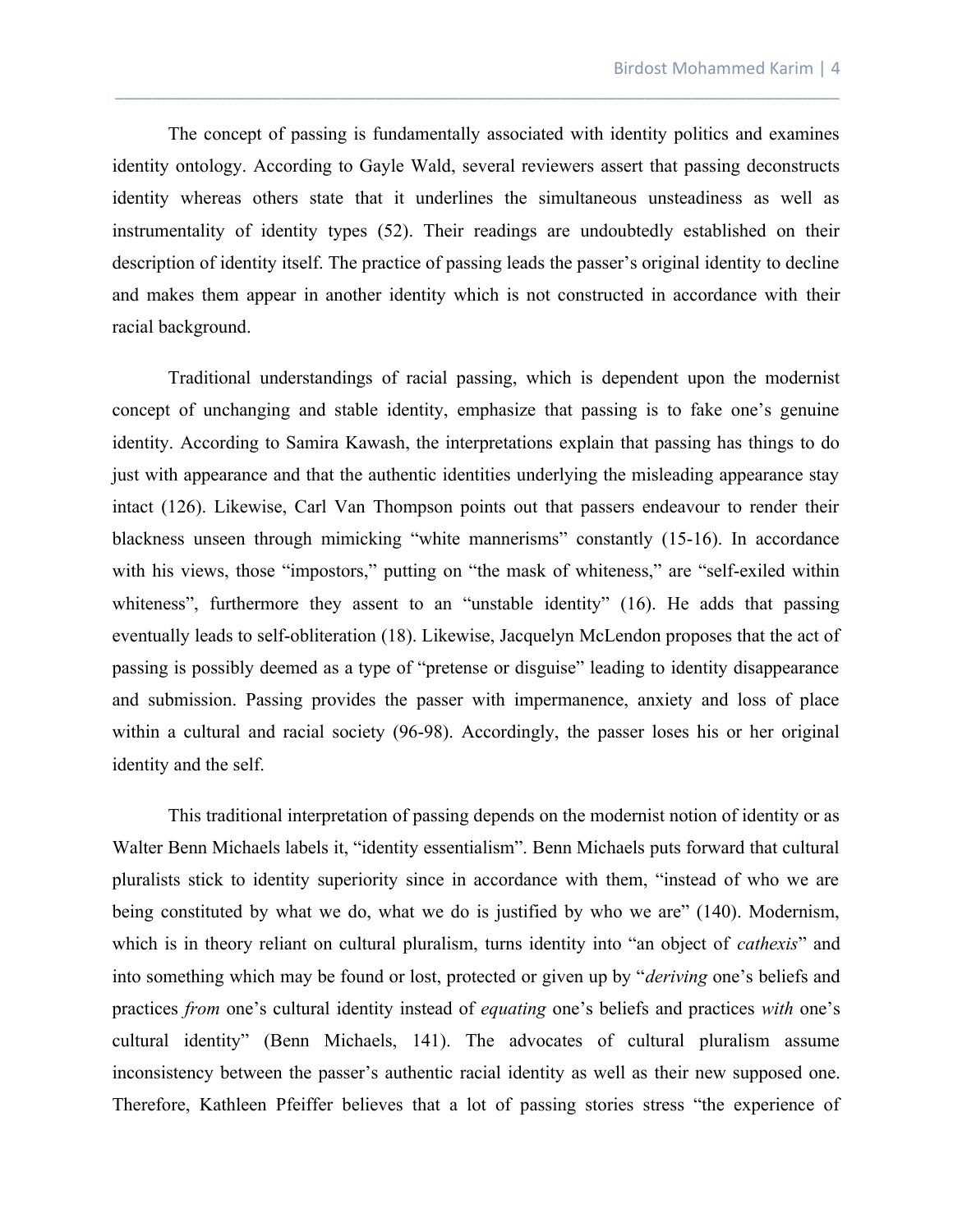disconnect" between a character's internal identity, usually black, as well as his or her external one, apparently white (3). Doing so, a great number of black authors unavoidably associate themselves with Harlem essentialism, propelled by the devotion to the cultural modernist pluralist concept of identity.

\_\_\_\_\_\_\_\_\_\_\_\_\_\_\_\_\_\_\_\_\_\_\_\_\_\_\_\_\_\_\_\_\_\_\_\_\_\_\_\_\_\_\_\_\_\_\_\_\_\_\_\_\_\_\_\_\_\_\_\_\_\_\_\_\_\_\_\_\_\_\_\_\_\_\_\_\_\_

Thadious M.Davis claims that in *Passing*, Larsen, who backs an individual identity rather than the "general objective of the New Negro Renaissance," which is "the forging of racial identity", disassociates herself with the principles of the Renaissance by her handling of the notion of identity as well as passing (242). Both Harlem Renaissance essentialism and white racial essentialism align a personal identity with the entire race or culture. However, this interpretation is deficient in considering personal identity features. Passing produces individuation because it presents the individual with an opportunity to identify himself or herself independently and refutes the imposed and inborn features. Pfeiffer maintains that the passer is able to blatantly sense "the urgings of self-reliant individualism" to dispose of a historically identified identity and to gain "a freer and fuller expression of selfhood" (6). Yet, passing for white is an effort caused by racial degradation of the blacks in the United States society. It is the outcome of some sort of an inferiority complex.

# **2. The Loss of the Self in** *Passing*

The 1920s in the United States was an era identified by extensive apprehension as well as argument over exceeding racial restrictions, what is called "color line" between black and white people, intensified by the [Great Migration](https://en.wikipedia.org/wiki/Great_Migration_(African_American)), according to which hundreds of thousands of black individuals moved from the rural south to northern and midwestern cities. The people's practice of exceeding the color line and endeavouring to claim recognition in another racial group dissimilar from their own one was identified as [passing](https://en.wikipedia.org/wiki/Passing_(racial_identity)). Nella Larsen published her work in 1929 and reflected on the issue through her characters, Irene and Clare.

The disappearance of the self and attempting to look as someone else is a transparent issue in the novel. I argue that both Irene's and Clare's selves get lost, and they make attempts to escape from their natural existence as African-Americans. They no longer remain within the frame of blackness. Correspondingly, Sullivan claims that the word "passing" undoubtedly touches on the colour line crossing which was formerly very common in American stories of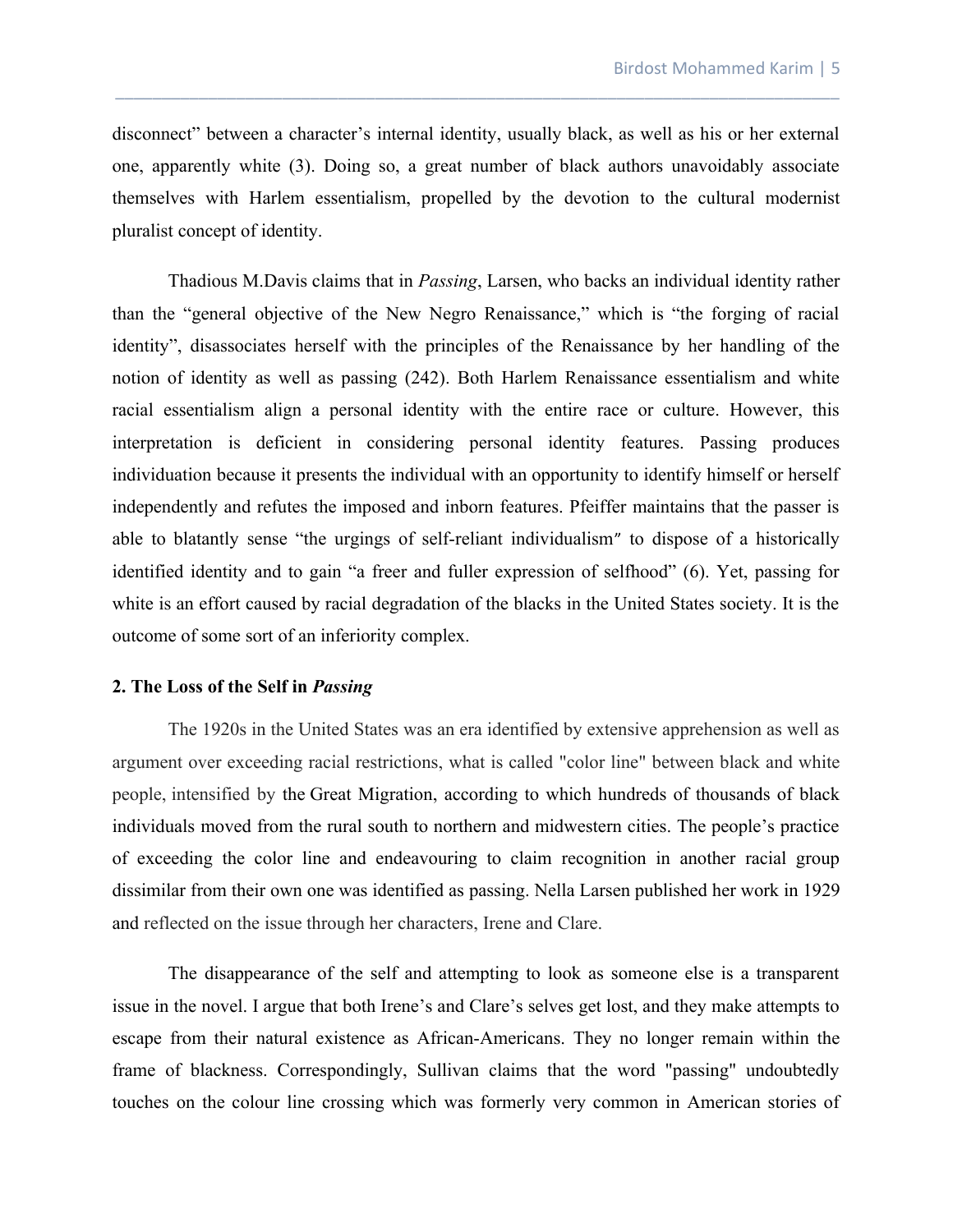"race"; however, in Larsen's work the word colloquially has the meaning of death as well. Accordingly, the novel's title alludes to the subject's fading in the story, or the likelihood of aphorisis, which is labeled as the loss of the subject behind the signifier in *The Four Fundamental Concepts of Psycho-Analysis* by Jacques Lacan. For Irene Westover and Clare, the two protagonists of the novel, the destroying signifier is nigger, a word coming to express their fight with the conflict of American racism as well as absorption (Sullivan, 1998, p. 373).

\_\_\_\_\_\_\_\_\_\_\_\_\_\_\_\_\_\_\_\_\_\_\_\_\_\_\_\_\_\_\_\_\_\_\_\_\_\_\_\_\_\_\_\_\_\_\_\_\_\_\_\_\_\_\_\_\_\_\_\_\_\_\_\_\_\_\_\_\_\_\_\_\_\_\_\_\_\_

In *Passing*, the white culture affects Irene's and Clare's desires in a way that it obliges them to construct their desires in accordance with the ones of white society; therefore, they make efforts to act and behave like two other women who are not themselves. According to Sullivan, Irene and Clare are "tyrannized by the Other's desire"; furthermore, despite the fact that sexuality and gender complicate their connection, "the dynamics of white racism and the demands of assimilation" determine the two women's lives. Eventually, their lives are identified in the word Negro by "White racism"; moreover, that description decides upon the restrictions of their lives (1998, p. 374). What Sullivan tries to say is that the two female characters' wishes and aspirations are not their own but rather the production of the dominant white culture.

I assume that the key problem in the two characters' lives is their being acknowledged by the white society. They are terribly in need of recognition because they always feel rejected in the dominant culture. There is a clear connection between recognition and the Other's inscrutable desire, since as Jacques Lacan claims, "man's desire is the desire of the Other" (1978, p. 38). Accordingly, one's desires should not go out of the Other's circle of desires in order to be recognized. In *Passing,* Irene charges Clare, who is "exquisite, golden, fragrant, flaunting", of a "deliberate courting of attention" (Larsen, 1929, p. 135), whereas she herself takes an excessive amount of time putting on clothes throughout the text. Both do so for the purpose of being recognized. In conversations, the "subject" has to find out the wish of the "Other" (Sullivan, 1998, 375). Similarly, Ellie Ragland-Sullivan claims that the "subject" implicitly asks the "Other", "What am I to/of you?" (1986, p. 48). According to Sullivan's and Ragland-Sullivan's ideas, the subject should learn the desires of the "Other" and longs to know the viewpoint of the "Other"; thus, Irene as the subject aspires to realize how Clare as the "Other" looks at her.

Whiteness and affluence are the preconditions for someone to be recognized in the bourgeois environment of *Passing*. Irene crosses the racial line by taking on white values,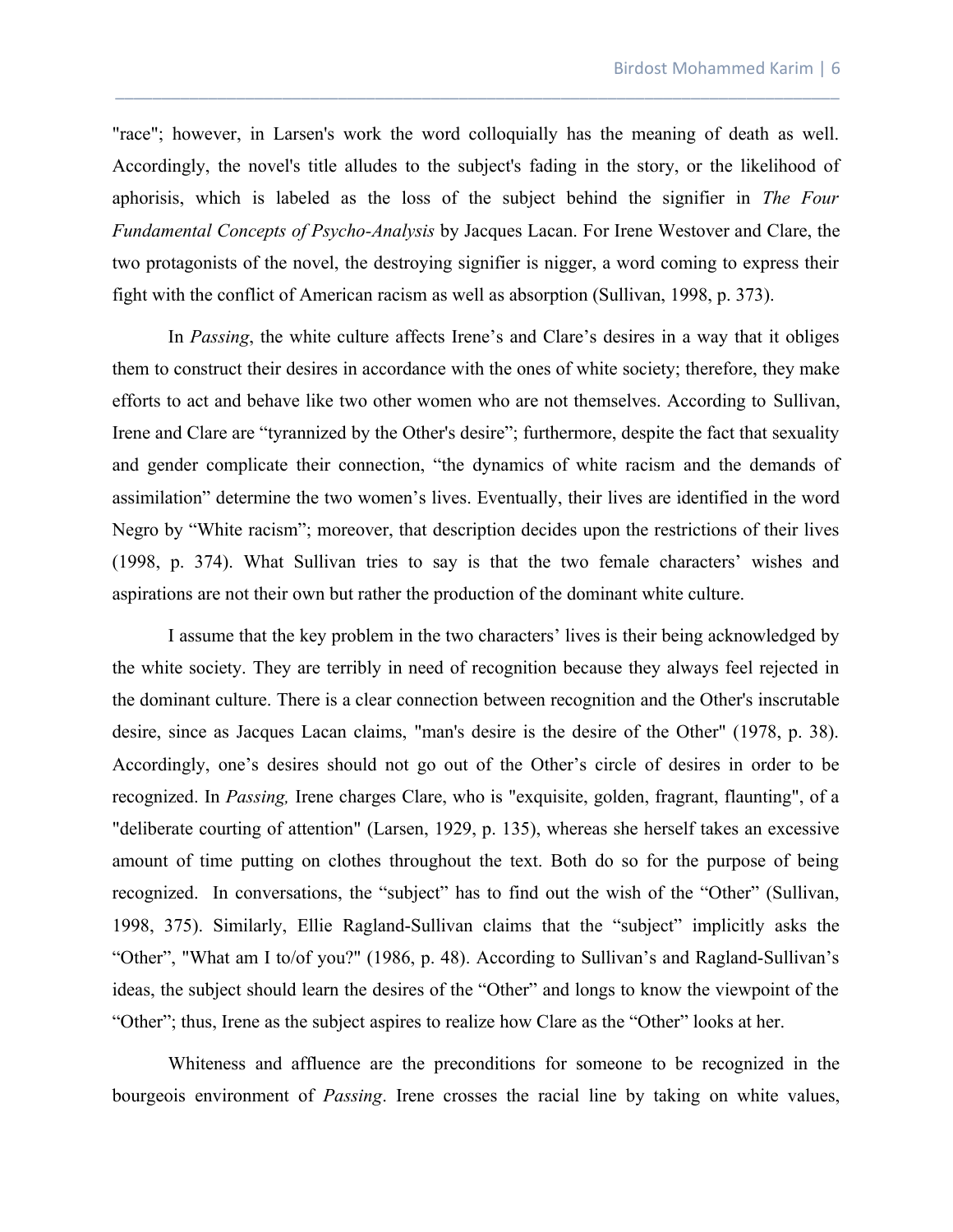including white principles of beauty whereas Clare does so by superficially embracing a white identity void of white values (Sullivan, 1998, p. 374). Depending on that analysis, Irene abandons the black values and background while Clare only takes advantage of white identity and does not dispose of black values. I believe that Irene intends to be close to Clare so that she can bridge Irene and white culture. Correspondingly, Thadious M. Davis considers Irene's "attraction to Clare" as an "aesthetic attraction to whiteness," a "logical extension of her black bourgeoisie life- style and ideology" (1994, p. 326). Though Clare proclaims that Irene is her connection to blackness, Irene brings about her longing for whiteness through Clare. Having her "ivory face under that bright hair" (Larsen, 1929, p. 46) as well as her marriage to a white investor, Clare turns to be Irene's vicarious link to the white culture.

\_\_\_\_\_\_\_\_\_\_\_\_\_\_\_\_\_\_\_\_\_\_\_\_\_\_\_\_\_\_\_\_\_\_\_\_\_\_\_\_\_\_\_\_\_\_\_\_\_\_\_\_\_\_\_\_\_\_\_\_\_\_\_\_\_\_\_\_\_\_\_\_\_\_\_\_\_\_

The story is told in the third person narrative, and in describing the narrative voice of the novel, Jacquelyn McLendon touches on the issue of "the disguised 'I'". Despite the fact that the narrator is the third person, the story is "personal" since it is entirely Irene's; furthermore, it could simply be narrated in the first person. The "disguised I," places emphasis on Irene's repression and strengthens the theme of "passing" as disguise in *Passing* (1991, p. 159). McLendon's understanding of the "disguised I" leads to another anxiety of the novel, the problematic I. The first person would not be apt for Irene's narrative since the "I" as an empowered, integrated subject status avoided Irene (Sullivan 1998, p. 377). Accordingly, the "I" would not belong to Irene herself and be different from her as a passer.

Irene often identifies herself in accordance with the desire of the Other; therefore, an unmediated depiction of her voice would be incompatible with her indispensable lack. Wish is an indication of lack; thus, Irene's aspiration for security throughout *Passing* brings the instability of the "I" to light (Sullivan 1998, p. 377). She associates her faintness with a "need for immediate safety" (Larsen, 1929, p. 12) and finds out "that, to her, security was the most important and desired thing in life .... She wanted only to be tranquil" (Larsen, 1929, p. 200). Irene undergoes "the menace of impermanence" (Larsen, 1929, p. 188), which she ascribes to Brian's wish to move to Brazil and to Clare's disruption of her household. Her sense of permanence, her understanding of herself like a constant, integrated I, is constantly in hazard; furthermore, she is afflicted by a tense anxiety of destruction, even in Chicago prior to Clare's rejoining her. This tension is indicative of denoting the unavoidability of fragmenting the subject.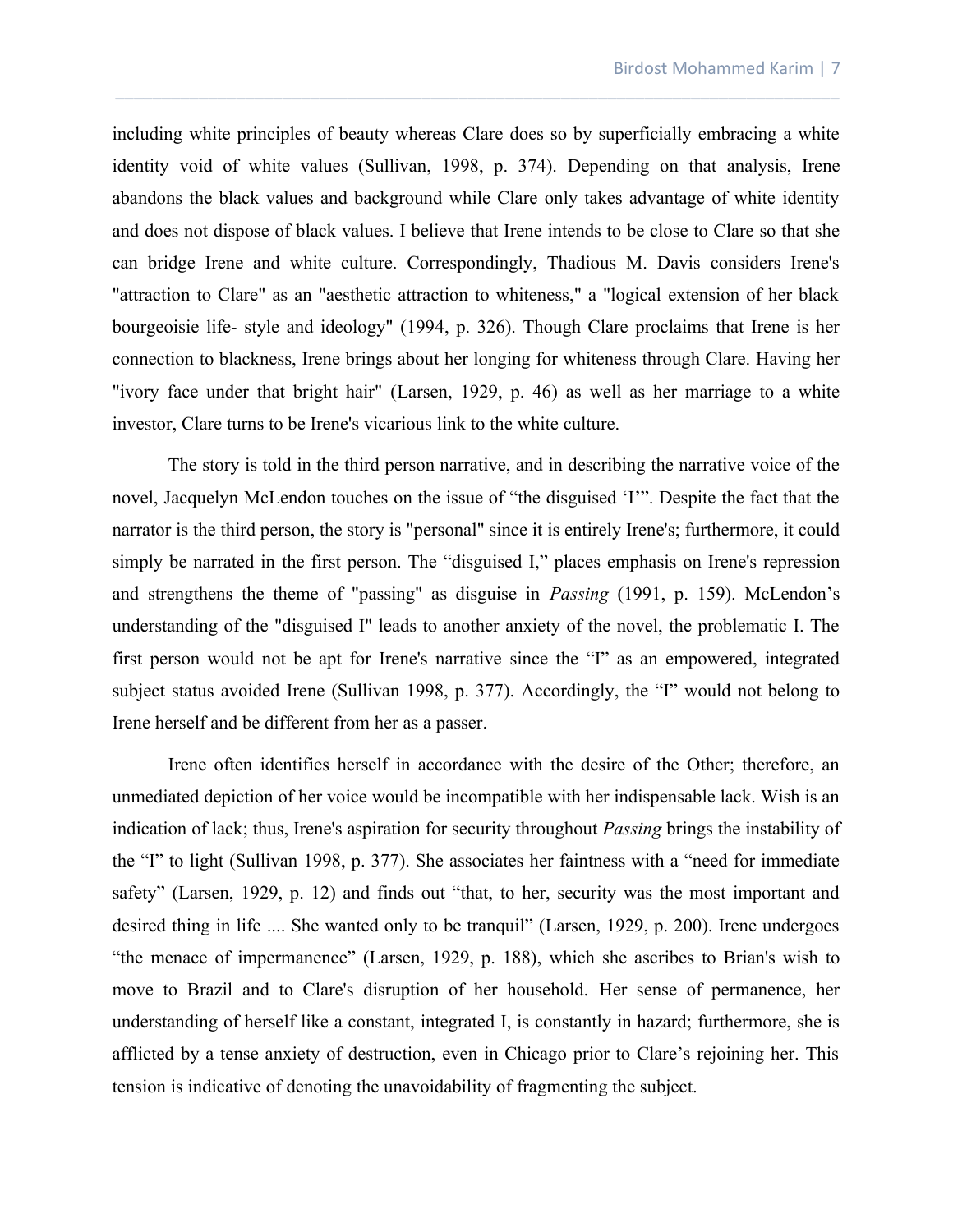Based on the argument that Irene undergoes a problematic "I", she hunts for an idealized figure to reflect herself as she does not remain black and must see herself in a different identity. In "The Mirror Stage," Lacan throws light on the idealized image function in subjectivity. The notion is that subsequent to seeing their image in the mirror, the baby describes themself as "I," as subject at first. This reflection of the mirror is unified, masterful and, consequently, signifies "the mental permanence of the I" for the subject (1977, p. 2). Lacan adds that the supposition of the idealized image constantly involves incorrect acceptance since the reflection is not the self (1977, p. 6). At the beginning of *Passing*, Irene takes on Clare as her idealized image as Claudia Tate considers that Clare's regular connection with Irene renders Irene envious of Clare's unusual beauty. Tate adds that Irene is factually infatuated with Clare's beauty (1980, p. 142-44). However, the misrecognition eloquently becomes apparent after the mirror event.

\_\_\_\_\_\_\_\_\_\_\_\_\_\_\_\_\_\_\_\_\_\_\_\_\_\_\_\_\_\_\_\_\_\_\_\_\_\_\_\_\_\_\_\_\_\_\_\_\_\_\_\_\_\_\_\_\_\_\_\_\_\_\_\_\_\_\_\_\_\_\_\_\_\_\_\_\_\_

Lacan's "Mirror Stage" in *Passing* evidently takes place when Irene declines to reply Clare's letters; consequently, Clare appears uninvited in Irene's room. Subsequent to asking Zulena to allow Clare, Irene "at the mirror ... dusted a little powder on her nose and brushed out her hair" (Larsen, 1929, p. 114). When she comes back from rest room hurriedly, she practises the rejection she means to give Clare:

> But that was as far as she got in her rehearsal. For Clare had come softly into the room without knocking, and before Irene could greet her, had dropped a kiss on her dark curls. Looking at the woman before her, Irene Redfield had a sudden inexplicable onrush of affectionate feeling. Reaching out, she grasped Clare's two hands in her own and cried with something like awe in her voice: "Dear God! But aren't you lovely, Clare! (Larsen, 1929, p. 115)

In case the mirror were not absolutely there in the scene and in case there were no elision of identities, the "kiss," the "inexplicable onrush of affectionate feeling," as well as Irene's mention of "awe" may all be interpreted entirely as symbols of an erotic desire between the two individuals (Sullivan, 1998, p. 378). However, I contend that the presence of the mirror dampens that sexuality-based interpretation. While Irene stares at the mirror, Clare goes into the room; furthermore, the presence of the mirror creates ambiguity in Irene's seeing the woman in front of her in the mirror. The vagueness lies in the fact that it is not known whether the woman is Clare or Irene herself. Additionally, Irene's response to Clare's going in restates the Lacanian infant's "jubilant assumption" of their image in the mirror (Lacan, 1977, p. 2) because similar to the mirror-stage infant, Irene shows that she is interested in the image and cries out with ecstasy. Her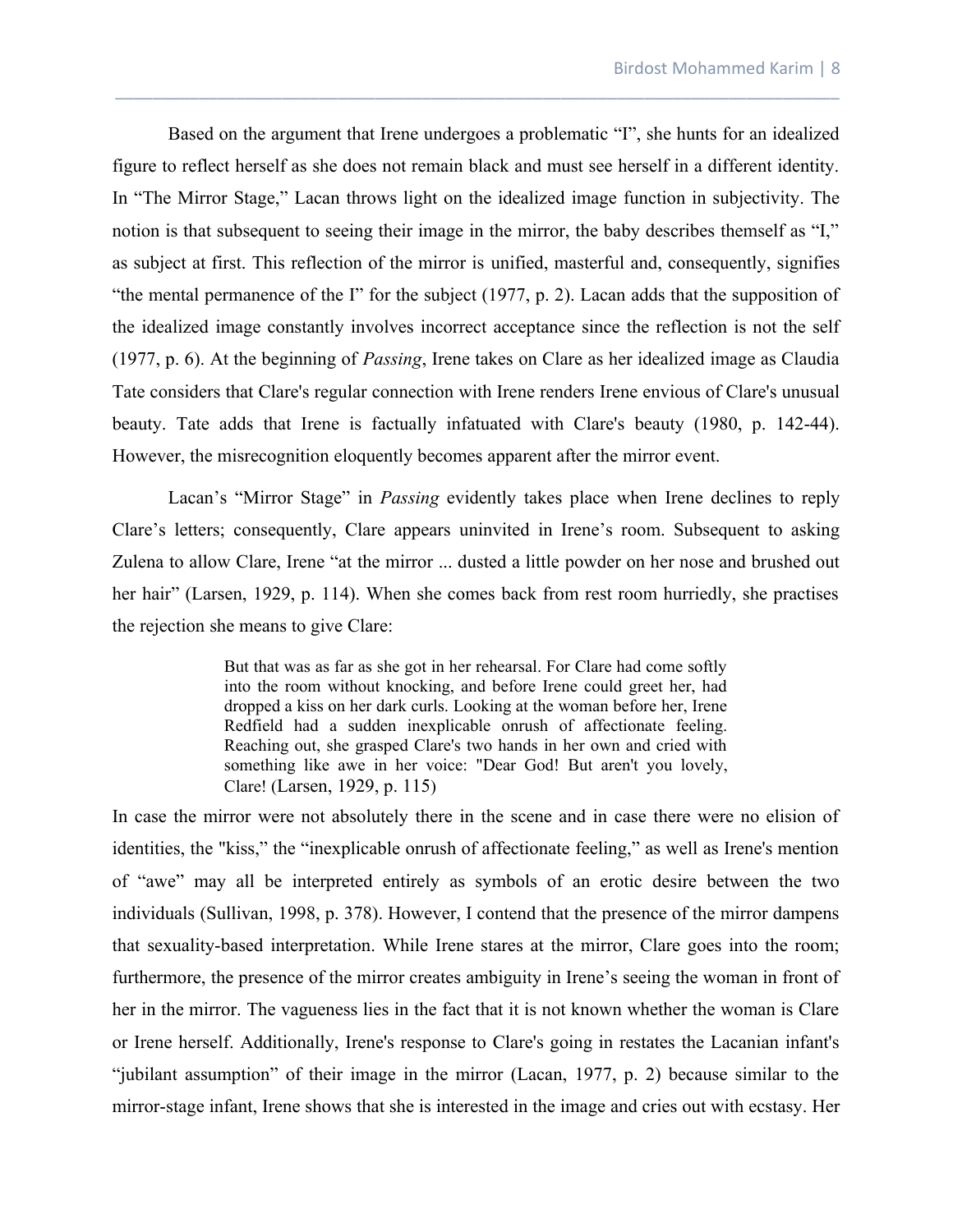"awed" shout, "'Dear God! But aren't you lovely, Clare!' " implies that in Clare she observes an image which is in superiority as compared to the one she apprehensively accounts for prior to Clare's entrance; thus, the image is apter to signify the "mental permanence of the I" (Lacan, 1977, p. 2). As if to emphasize the identification between the two women, Clare even takes a seat in Irene's "favourite chair" (Larsen, 1929, p. 115). According to Helena Michie, the scene proves the fluctuation between Irene's "desire for Clare and identification with her" (1992, p. 151). Consequently, Irene notices in Clare an "image of her futile searching" for permanence (Larsen, 1929, p. 129). As the story develops more, she finds it difficult to separate "individuals from the race, herself from Clare Kendry" (Larsen, 1929, p. 185).

\_\_\_\_\_\_\_\_\_\_\_\_\_\_\_\_\_\_\_\_\_\_\_\_\_\_\_\_\_\_\_\_\_\_\_\_\_\_\_\_\_\_\_\_\_\_\_\_\_\_\_\_\_\_\_\_\_\_\_\_\_\_\_\_\_\_\_\_\_\_\_\_\_\_\_\_\_\_

When Irene reaches the fact that she is lacking of the competence to "master" Clare, the identification between the two individuals turns to be more challenging. Sullivan argues that Irene renounces the attractive, "idealized white image" as she commences to doubt that Clare makes attempts to seduce Brian and that both plan to be disloyal to her (1998, 378). As soon as this doubt becomes apparent, Irene experiences a momentary disappearance of existence, "The face in the mirror vanished from her sight, blotted out by this thing which had so suddenly flashed across her groping mind" (Larsen, 1929, p. 163). As the image ultimately re-emerges in the mirror, it is "her dark white face" which is not merely white anymore and which she sees not with delight but with "a kind of ridiculing contempt" (Larsen, 1929, p. 164). I claim that later while Irene and Clare get together in front of the mirror for the last time, Irene goes through panic and blame over her sin of omission; she has it in mind but is unable to inform Clare that Bellew possibly deduces Clare's ethnic identity because he already sees Irene with Felise Freeland having brown skin, "Irene passed a hand over her eyes to shut out the accusing face in the glass before her. With one corner of her mind she wondered how long she had looked like that, drawn and haggard and ...yes, frightened" (Larsen, 1929, p. 196). Irene more and more loses her aptitude to control either herself or Clare; therefore, she undergoes a shrink of the "loveliness" in the mirror; moreover, the image is not masterful anymore but one of powerlessness as well as fright (Sullivan, 1998, p. 378-79).

When Bellew meets Irene and Felise Freeland, a big problem arises in Clare's life. I believe that it is not merely Clare who mirrors Irene but Irene mirrors Clare as well; therefore, the mirroring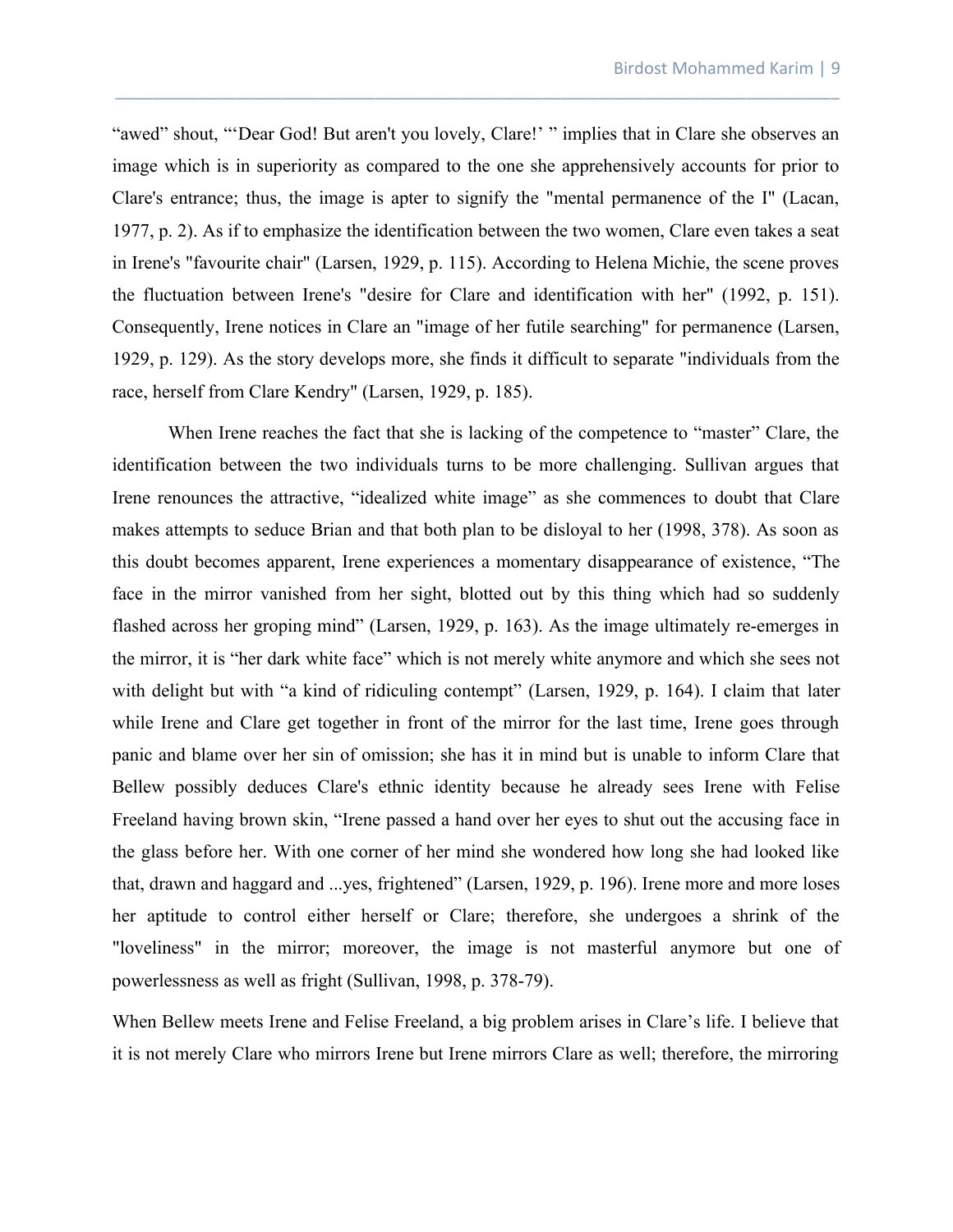is reciprocal. After Bellew receives Felise to be Irene's reflection, he also identifies Clare reflected in Felise's face:

\_\_\_\_\_\_\_\_\_\_\_\_\_\_\_\_\_\_\_\_\_\_\_\_\_\_\_\_\_\_\_\_\_\_\_\_\_\_\_\_\_\_\_\_\_\_\_\_\_\_\_\_\_\_\_\_\_\_\_\_\_\_\_\_\_\_\_\_\_\_\_\_\_\_\_\_\_\_

But the smile faded at once. Surprise, incredulity, and-was it understanding?-passed over his features. He had, Irene knew, become conscious of Felise, golden, with curly black Negro hair, whose arm was still linked in her own. She was sure, now, of the understanding in his face, as he looked at her again and then back at Felise. And displeasure. (Larsen, 1929, p. 182-83)

The above-mentioned lines unveil that Bellew finds out Clare's African American identity. Greeting Irene with a smile denotes that he envisions Irene as a mirror of his white spouse; however, the smile expressively "fades" when he transfers his look from Irene to Felise, whose skin and hair label her as African American and disclose all what Irene and Clare already apprehensively hide from him.

Irene attempts to act out her own interests, "[i]nstinctively, at the first glance of recognition, her face had become a mask.... she gave him the cool appraising stare which she reserved for mashers" (Larsen, 1929, p. 183). While noticing Bellew's "displeasure," Irene puts on the "mask" that signifies a form of self-concealment, and additionally her cool gaze indicates the manipulation of herself as the object of the Other's wish. Bearing resemblance to the Lacanian child, who yearns to become the object of her parents' wish and accordingly contemplates the tantalizing likelihood, "Can he lose me?" (Lacan, 1978, p. 214-15), Irene alters the stare direction and uses the prospect of her own loss or fading to manipulate Bellew's wish. Revealing Clare's black identity creates hardship for Irene and brings her away a big step from the white society. Tate says that the sole time Irene is alert that race even remotely leaves impact on her life occurs when the looming disclosure of Clare's racial identity is intimidating and hastens the disturbance of Irene's domestic safety (1980, p. 143). Irene starts to turn ambivalent about her African legacy; furthermore, that ambivalence is linked to Clare. Clare becomes perilous for her; thus, she must rescue her objective, white identity, by detaching himself from her. Clare's identity exposure equals to the fact that she is also a Negro. The burden of her race makes Irene commence to crave "for the first time in her life, that she had not been born a Negro" (Larsen, 1929, p. 181). She fails to hold that burden and has no adequate competence to put up with blackness. Endangering her life leads her to reject herself as a Negro and wish that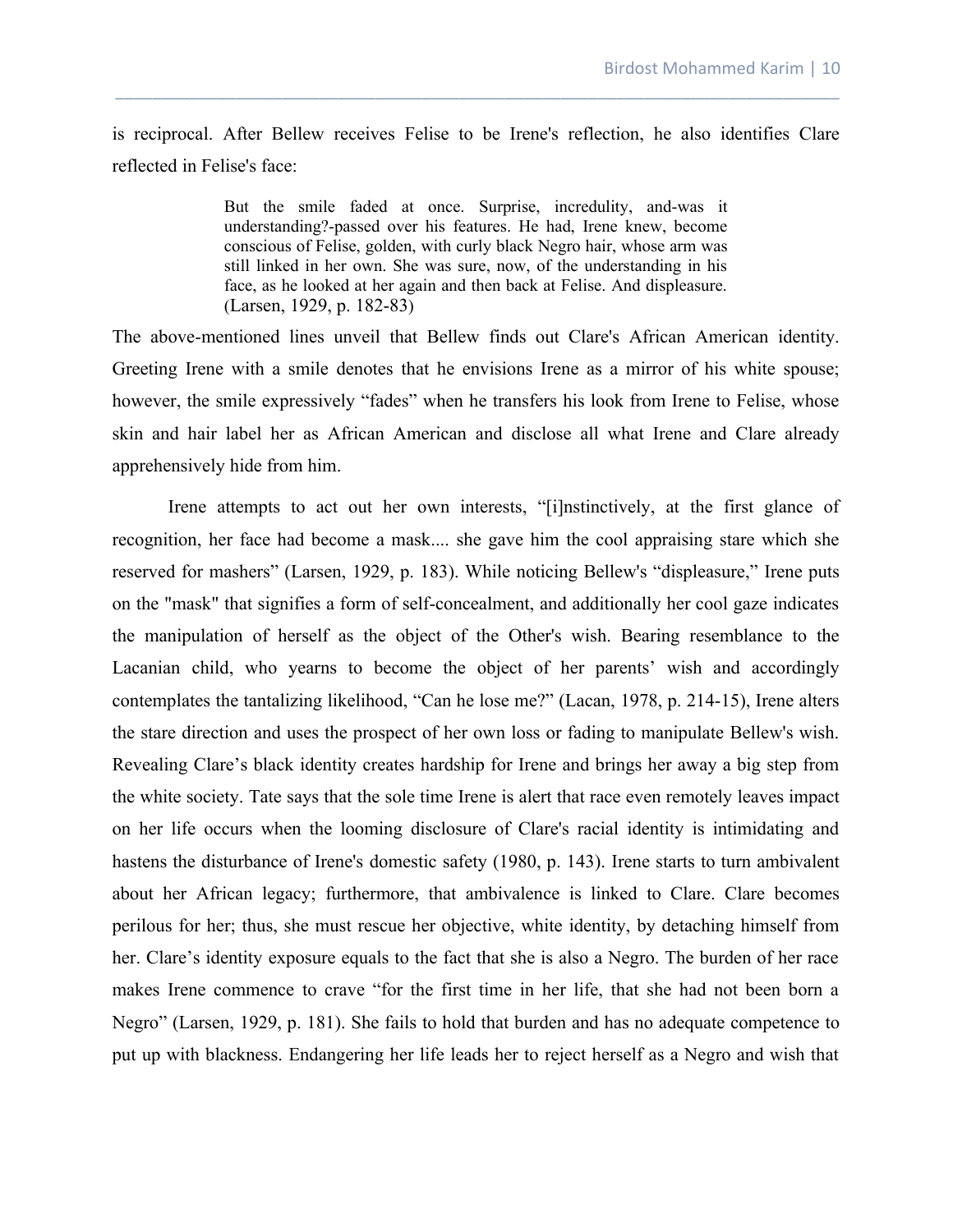she were born a white child. Tate portrays Irene as "on the verge of total mental disintegration" (1980, p. 143), and at first she links her breakdown to her idealized image, Clare.

\_\_\_\_\_\_\_\_\_\_\_\_\_\_\_\_\_\_\_\_\_\_\_\_\_\_\_\_\_\_\_\_\_\_\_\_\_\_\_\_\_\_\_\_\_\_\_\_\_\_\_\_\_\_\_\_\_\_\_\_\_\_\_\_\_\_\_\_\_\_\_\_\_\_\_\_\_\_

I argue that Irene makes two attempts to destruct Clare, and both attempts stem from racist behaviours done towards black people and escaping from blackness as Clare is not in a white identity anymore. The first destruction involves Irene's damage of Clare's letters at two dissimilar times in the story. Notably, both letters refresh for Irene the remembrance of John Bellew's racist attack while Clare is present there. Clare's first letter, sent to thank Irene for attending the tea party in Chicago, just rings a bell of the degradation of listening without a sound to Bellew's racist invective for Irene, as a result she

> tore the offending letter into tiny ragged squares that fluttered down and made a small heap in her black crepe de Chine lap. The destruction completed, she gathered them up, rose, and moved to the train's end. Standing there, she dropped them over railing and watched them scatter, on tracks, on cinders, on forlorn grass, in rills of dirty water. (Larsen, 1929, p. 83)

Tearing the letter metaphorically connotes Irene's effort to stay away from Clare as "Nig." She splits it into "tiny ragged squares," and disperses the pieces in a gesture of removal, which Sullivan deems to be a forced fading of "Clare's asserted presence", bringing with it Bellew's abhorrence of "niggers" (1998, p. 380). Subsequently, Irene believes that if Clare appears personally, she "had only to turn away her eyes, to refuse her recognition" (Larsen, 1929, p. 84). Without thinking, she reproduces the white racist's deeds, desiring Clare's loss through a rejection to recognize. The second letter, Irene gets in New York, also brings the terrible remembrance, "bringing with them a clear, sharp remembrance, in which even now, after two years, humiliation, resentment, and rage were mingled" (Larsen, 1929, p. 9). She tears it, "tearing the letter across" and throws "it into the scrap-basket' (Larsen, 1929, p. 109), expressing both her fury at Clare as well as the breakdown she feels with the recollection of Bellew's loathing. The remembrance of racial discrimination she has received before is due to Clare; therefore, Irene tears the letter in order to dispose of Clare. Irene does not want a Clare as a Negro to link her to blackness and to be a high wall between the white society and her, but she wants a Clare as a purely white woman building a bridge between the white world and her.

The destruction of the two letters occurs prior to merging Clare and Irene in the mirror. However, after Irene finds her corporal being in Clare in the mirror, she obliterates that image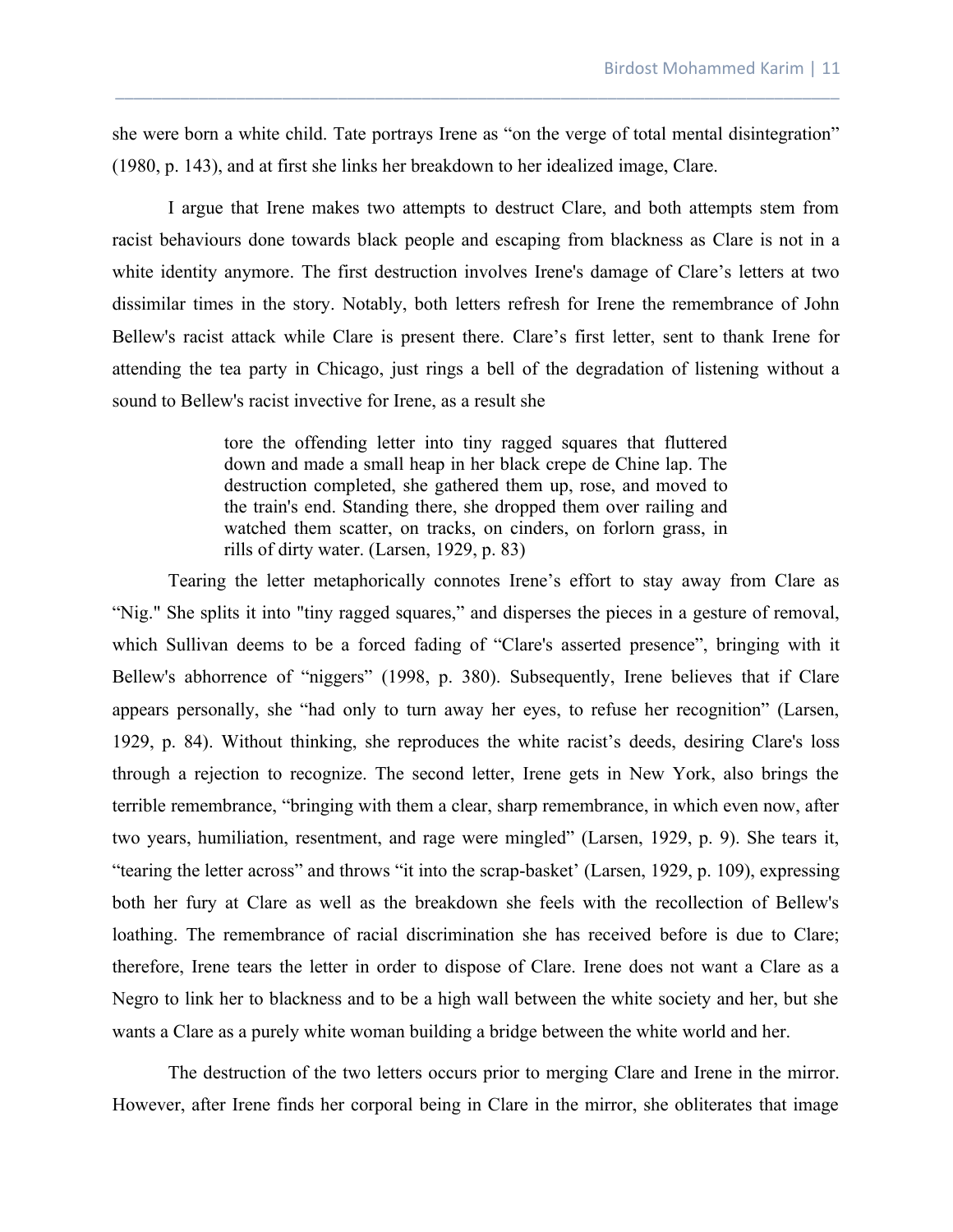subsequent to commencing to suspect Brian and Clare as well as Clare's identity revelation. Thus, Irene expresses another destruction of Clare, crashing a white teacup. As she becomes furious at noticing Brian apparently courting Clare at another tea party, Irene either drops or flings the teacup to the ground with "a slight crash. On the floor at her feet lay the shattered cup" (Larsen, 1929, p. 171). I claim that the broken teacup scene uncovers Irene's own collapse or loss of control; however, to conceal her perplexity, Irene explains to Hugh Wentworth that she has smashed the cup deliberately because it "was the ugliest thing that your ancestors, the Confederates ever owned" (Larsen, 1929, p. 173). The broken teacup helps Irene realize that it is necessary for her to break and dispose of it everlastingly. Evidently, the breaking of the teacup with its "white fragments" foretells Clare's imminent death (Sullivan, 1998, p. 81). On the other hand, Brody believes that the cup, like Clare, is an ugly object calling to Irene's mind her black heritage, which she fails to endure anymore. It also indicates "Clare's own broken body" in the end of *Passing*. Irene thinks about a way to free her stable life from Clare Kendry (1992, p. 1062) as well as her "menace of impermanence" (Larsen, 1929, p. 187).

\_\_\_\_\_\_\_\_\_\_\_\_\_\_\_\_\_\_\_\_\_\_\_\_\_\_\_\_\_\_\_\_\_\_\_\_\_\_\_\_\_\_\_\_\_\_\_\_\_\_\_\_\_\_\_\_\_\_\_\_\_\_\_\_\_\_\_\_\_\_\_\_\_\_\_\_\_\_

I believe that both Irene and Clare fail to leave their black heritage and embrace new racial identities everlastingly, and their attempts to do so lead them to their destruction in the end of the novel, Clare's death and Irene's loss of consciousness. Whether Clare herself jumps or Irene pushes her, Bellew's announcement, "So you're a nigger, a damned dirty nigger!" (Larsen, 1029, p. 208), initiates Clare's fading from the window. In the Lacanian version of disappearance of the subject, while making efforts to find out the wish of the "Other" with the question, "[h]e is saying this to me, but what does he want?", the subject gets lost behind the "signifier" in conversation with the "Other", (Lacan, 1978, p. 214). Accordingly, Clare's death from the window is the other's desire. Similarly, Frantz Fanon also reckons that for black subjects in conversation with the "white Other", the reply has to be this, "Turn white or disappear" (1991, p. xxi). Clare cannot turn white eternally and must disappear out of her blackness. Bellew's speech, "damned dirty nigger", denotes his wish for Clare's exclusion; therefore, Clare, who is belittled in Bellew's mind for associating with Negroes, has to perish although Irene precipitates the death announcing, "One moment Clare had been there, a vital glowing thing, like a flame in red and gold. The next she was gone. There was a gasp of horror, and above it a sound not quite human, like a beast in agony. "Nig! My God! Nig!"" (Larsen, 1929, p. 209). The most noticeable reading, which has been given the widest approval, is that Irene in a moment of ephemeral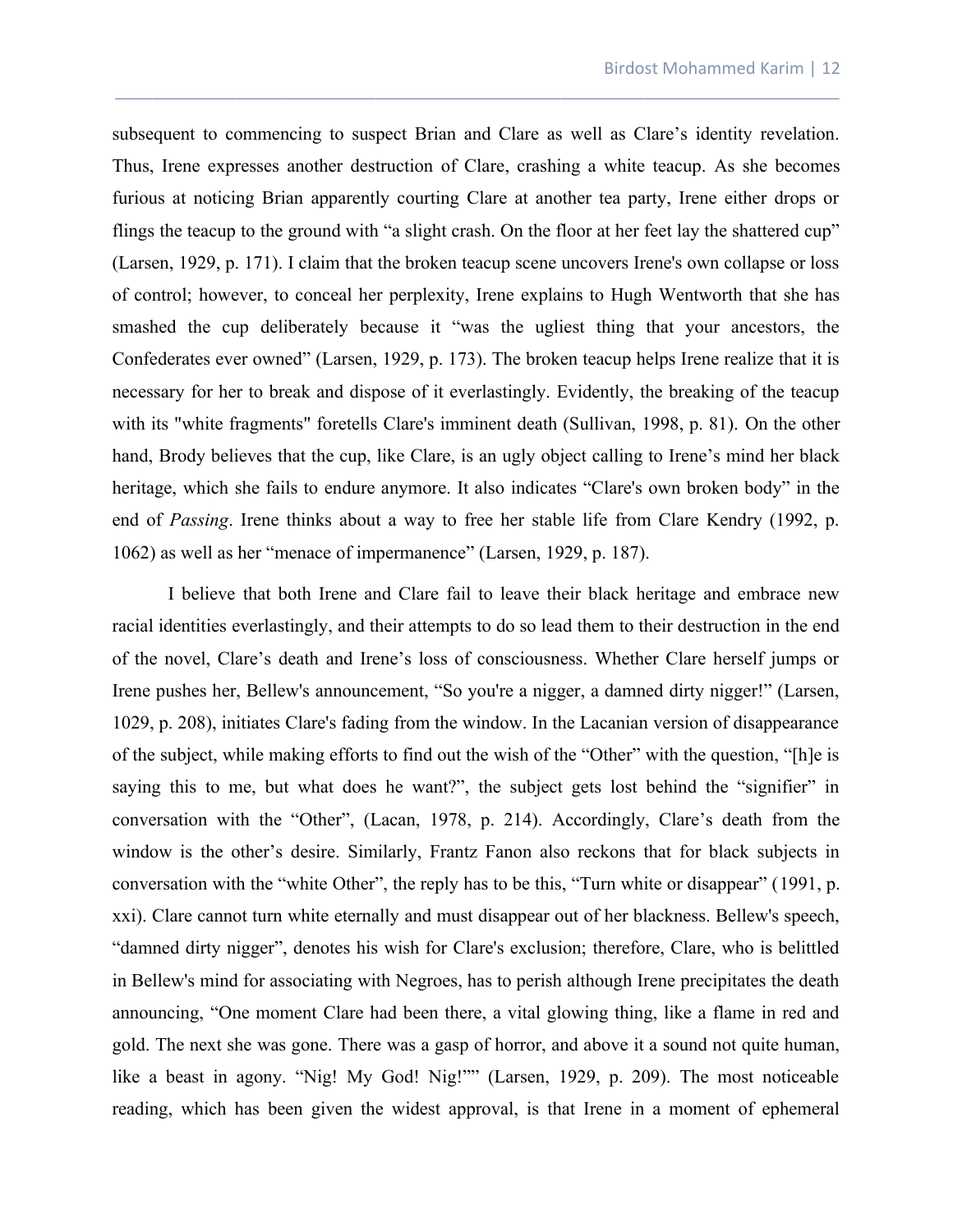madness pushes Clare out of the window (Tate, 1980, p. 145). There is no clear evidence for Tate's interpretation; therefore, suicide can be another interpretation. Tate also believes that Clare examines the pieces of her life; furthermore, she disappears, leaving behind a hurting state, which she fails to change. She is completely in a state of solitude; therefore, committing suicide is the ultimate getaway from the degradation awaiting her (1980, p, 145-146). In both cases, Irene's pushing her and Clare's suicide, Clare dies out of racial issues. Clare, like Irene, undergoes a problematic subjectivity resulting in her fading, or the disappearance of the subject behind the signifier. Her loss proves the fatal connection Lacan puts forward between signification and subjectivity because the word "Nig", similar to the Lacanian signifier, "manifests itself ... in the murder of the thing" (Lacan, 1977, p. 104). Accordingly, Lacan's term, signifier, is equal to Clare's blackness.

\_\_\_\_\_\_\_\_\_\_\_\_\_\_\_\_\_\_\_\_\_\_\_\_\_\_\_\_\_\_\_\_\_\_\_\_\_\_\_\_\_\_\_\_\_\_\_\_\_\_\_\_\_\_\_\_\_\_\_\_\_\_\_\_\_\_\_\_\_\_\_\_\_\_\_\_\_\_

Clare's death stems from being black, and she loses her life as a black person. Brody claims that Clare's collapse as an upper-class white" spouse would be a wanted "fall back into her past life as lower-class black Clare Kendry" (1992, p. 1061). She dies as a black woman, and Irene says, "Clare Kendry had remained almost what she had always been" (Larsen, 1929, p. 133), a lower-class Black individual. However, Irene entirely crosses her racial line to the white side as her support to John Bellew reveals "No, no! 'I'm quite certain that he didn't [push Clare]" (Larsen, 1929, p. 216). She defends Bellow as if she belongs to the white society. I claim that Clare embraces her death happily because as the narrator says she "seemed unaware of any danger ... There was even a faint smile on her full, red lips and in her shining eyes" (Larsen, 1929, p. 209). Clare's final vision demonstrates that she goes towards death consciously and "perhaps proudly as a Black woman"; furthermore, Clare never has the fear of being realized, but it is Irene who holds that fear. (Brody, 1992, p. 1663-64).

I reckon that Irene's desire to destroy Clare through letters and the teacup is an attempt to shatter herself. Irene is ruined when Clare undergoes corporal collapse because she is unable to "separate....herself from Clare Kendry" (Larsen, 1929, p. 185). Clare's fall to her loss leads Irene to go through nausea as she envisions that Clare may stay alive. The nausea stems not only from "fear, but also from "the idea of the glorious body mutilated" (Larsen, 1929, p. 213). "The glorious body" does not entirely belong to Clare; however, it is a "shared, idealized image of self"; therefore, its deformity signifies both women's breakdown (Sullivan, 1998, p. 382). While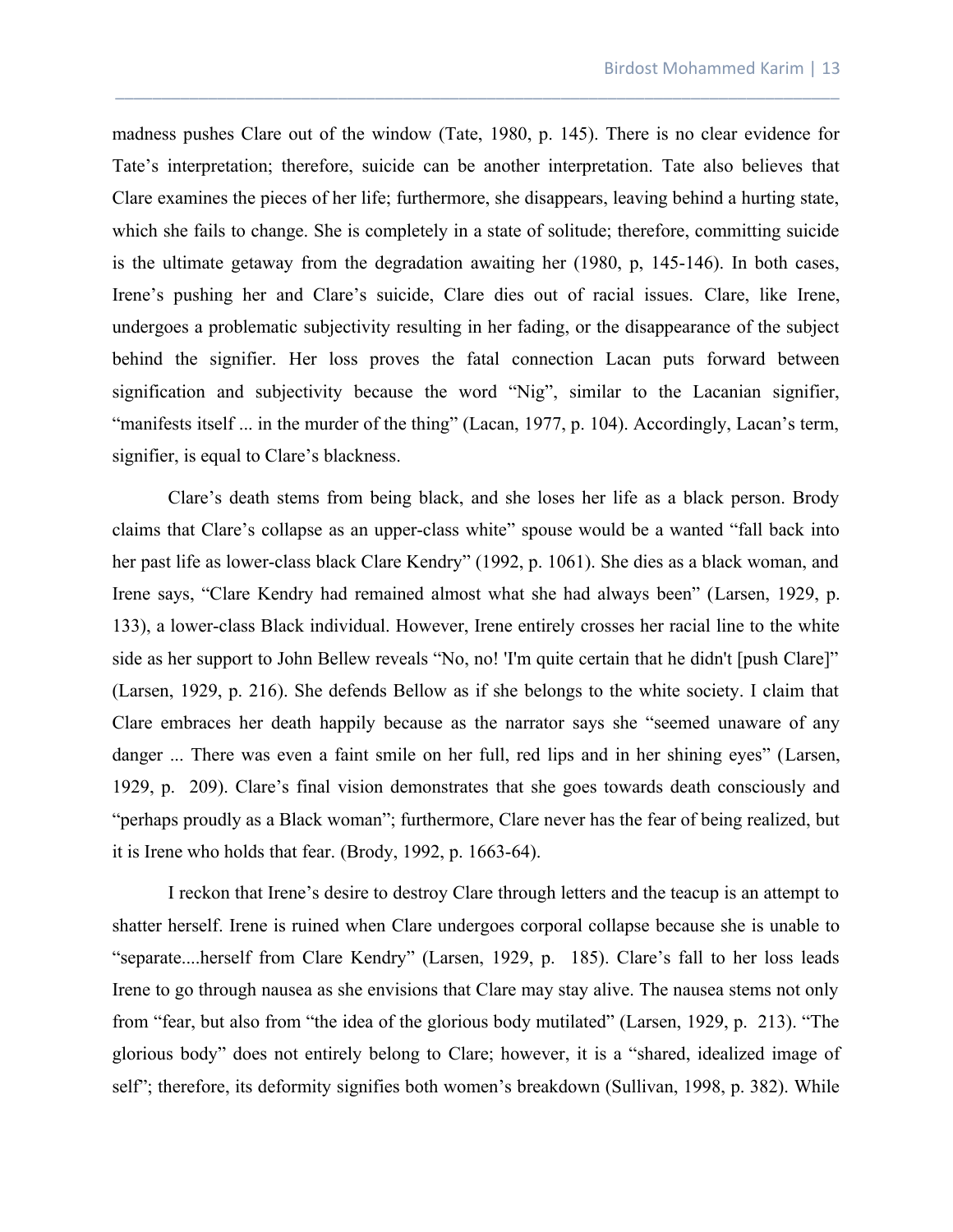Irene attempts to free Bellew from blame, her unsteady subjectivity breaks as she says, "'No, no! 'I'm quite certain that he didn't. I was there, too. As close as he was. She just fell, before anybody could stop her. I-' " (Larsen, 1929, p. 216). Considerably, the subject, Irene, is dismantled by the utterance of the "I", as the storyteller claims, "Her quaking knees gave way under her" (Larsen, 1929, p. 216). She moaned and sank down, moaned again. Through the great heaviness that submerged and drowned her she was dimly conscious of strong arms lifting her up. Then everything was dark" (Larsen, 1929, p. 216). Saying her final and most problematic word, " 'I-' ", Irene loses her consciousness. Her passing out, the "darkness" that swallows up I, is another example of aphanisis in *Passing*, which is the reflection of Clare's brutal death. Her last word is "I", and she fails to complete her last sentence. This vividly unveils that Irene does not belong to herself as a subject and cannot have her own voice because she is someone else.

\_\_\_\_\_\_\_\_\_\_\_\_\_\_\_\_\_\_\_\_\_\_\_\_\_\_\_\_\_\_\_\_\_\_\_\_\_\_\_\_\_\_\_\_\_\_\_\_\_\_\_\_\_\_\_\_\_\_\_\_\_\_\_\_\_\_\_\_\_\_\_\_\_\_\_\_\_\_

### **3. Conclusion**

Both Irene and Clare live in the white society where black people are not recognized and even rejected. Black characters in the novel are dealt with unfairly and have unequal opportunities to develop, besides racist behaviour of the white culture lets them down. Therefore they make attempts to escape from their realities as black women. Living in white society, Irene and Clare lose themselves and embrace the white identity. They go through the problem of white recognition, thus their objectives are to receive it. To gain white recognition, Irene and Clare melt their black identities in the white culture or they are obliged to disappear. Irene does not pass for white as transparently as Clare does because she is afraid of being found out, however she believes in the idea and takes on the white values. But Clare passes for white evidently and completely abandons her black heritage although she cannot find comfort in the white culture. Irene would pass for white everlastingly if she were sure that her authentic identity would not be exposed at all. The cruelty of the whites compels Clare to escape from her identity and embrace a white one. Irene and Clare become the mirror of one another, and Irene employs Clare to reach her to the white world, therefore as soon as Clare's authentic identity is in danger of exposure, Irene renounces her as her idealized image as she wants Clare as the holder of a white identity. Another point is that Clare cannot prolong her passing for white eternally and dies subsequent to the disclosure of her black identity, thus she loses the self. Irene loses her consciousness when Clare dies, therefore this lends support to the interpretation that both are one person in one body.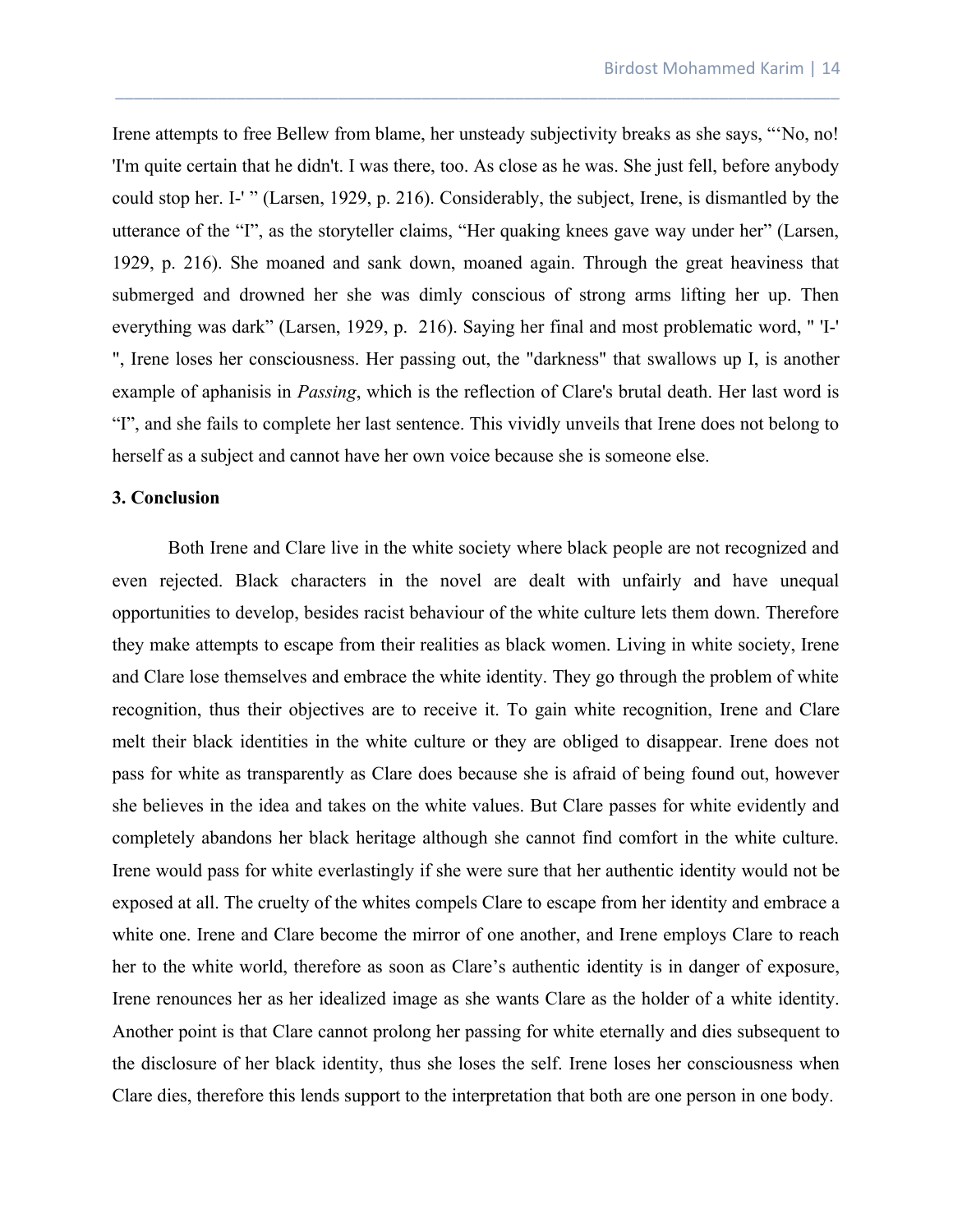# REFERENCES

Benn Michaels, Walter. "American Modernism and the Poetics of Identity".

*Modernism/Modernity,* 1.1 (1994), 38-56.

Benn Michaels, Walter. *Our America: Nativism, Modernism and Pluralism*. Durham: Duke UP, 1995.

\_\_\_\_\_\_\_\_\_\_\_\_\_\_\_\_\_\_\_\_\_\_\_\_\_\_\_\_\_\_\_\_\_\_\_\_\_\_\_\_\_\_\_\_\_\_\_\_\_\_\_\_\_\_\_\_\_\_\_\_\_\_\_\_\_\_\_\_\_\_\_\_\_\_\_\_\_\_

- Brody, Jennifer. Devere. "Clare Kendry's "True" Colors: Race and Class Conflict in Nella Larsen's Passing". *Callaloo*, 15,4 (Autumn, 1992), 1053-1065.
- Davis, Thadious. M. *Nella Larsen, Novelist of the Harlem Renaissance: A Woman's Life Unveiled*. Baton Rouge: Louisiana State UP, 1994.
- Fanon, Frantz. *Black Skin, white masks*. Trans. Markmann, C. L. 8<sup>th</sup> edn. London: Pluto Press, 1991.
- Kawash, Samira. *Disclosing the Color Line: Identity, Hybridity, and Singularity in African-American Narrative*. California: Stanford UP, 1997.
- Lacan, Jacques. "The Function and Field of Speech and Language in Psychoanalysis". *Ecrits: A Selection*. (3rd ed.). Trans. Alan Sheridan. New York: Norton, 1977, 30-113.
- Lacan, Jacques. "The Mirror Stage as Formative of the Function of the I as Revealed in Psychoanalytic Experience". *Ecrits: A Selection.* (3<sup>rd</sup> ed.). Trans. Alan Sheridan. New York: Norton, 1977, 1-7.
- Lacan, Jacques. *The Four Fundamental Concepts of Psycho-Analysis.* Trans. Alan Sheridan. New York: Norton, 1978.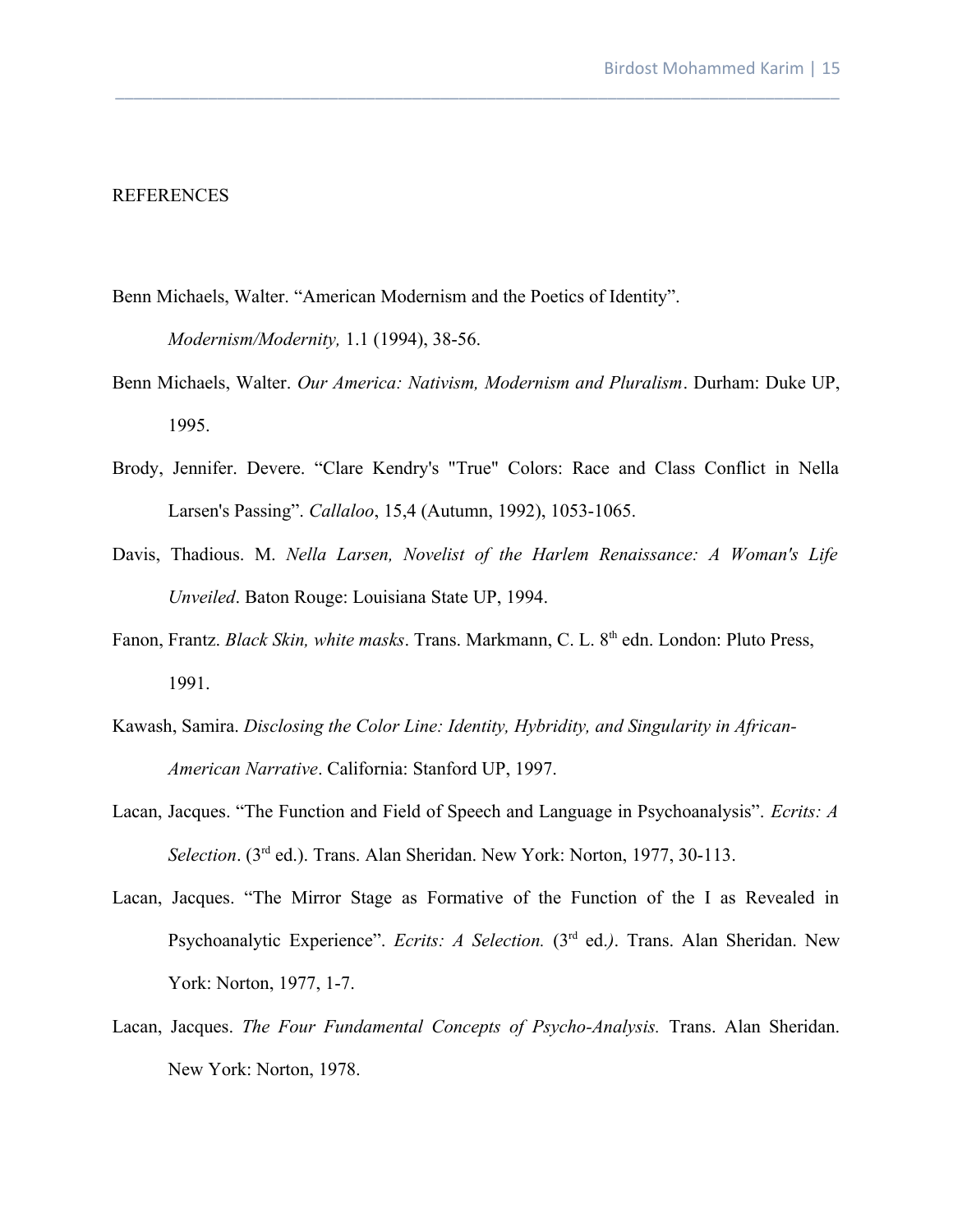- Manganyi, N. Chabani. *Being-black-in-the-world*. Johannesburg: Ravan Press, 1973.
- McLendon, Jacquelyn Y. *The Politics of color in the Fiction of Jessie Fauset and Nella Larsen.* Charlottesville and London: The University Press of Virginia, 1995.

\_\_\_\_\_\_\_\_\_\_\_\_\_\_\_\_\_\_\_\_\_\_\_\_\_\_\_\_\_\_\_\_\_\_\_\_\_\_\_\_\_\_\_\_\_\_\_\_\_\_\_\_\_\_\_\_\_\_\_\_\_\_\_\_\_\_\_\_\_\_\_\_\_\_\_\_\_\_

- McLendon, Jacquelyn. Y. "Self-Representation and Art in the Novels of Nella Larsen". In J. Morgan and C. T. Hall, eds. *Redefining Autobiography in Twentieth-Century Women's Fiction: An Essay Collection.* New York: Garland, 1991, 149-168.
- Michie, Helena. *Sororophobia: Differences Among Women in Literature and Culture*. New York: Oxford UP, 1992.
- Mooney, Barbara Burlison. "The comfortable Tasty Framed Cottage: An African American Architectural Iconography". *Journal of the Society of Architectural Historians*, 61.1 (March, 2002), 48-67.
- Pfeiffer, Kathleen. *Race Passing and American Individualism*. Amherst: University of Massachusetts Press, 2003.
- Ragland-Sullivan, Ellie. *Jacques Lacan and the Philosophy of Psychoanalysis.* Urbana: U of Illinois P, 1986.

Rockquemore, Kerry Ann. and Brunsma, David. L. "Socially Embedded Identities: Theories, Typologies, and Processes of Racial Identity among Black /White Biracials". *The Sociological Quarterly*, 43.3 (Summer, 2002), 335-356.

- Sullivan, Nell. "Nella Larsen's Passing and the Fading Subject". *African American Review*, 32.3 , (Autumn, 1998), 373-386.
- Tate, Claudia. "Nella Larsen's Passing: A Problem of Interpretation". *Black American Literature Forumm,* 14 (1980), 142-46.